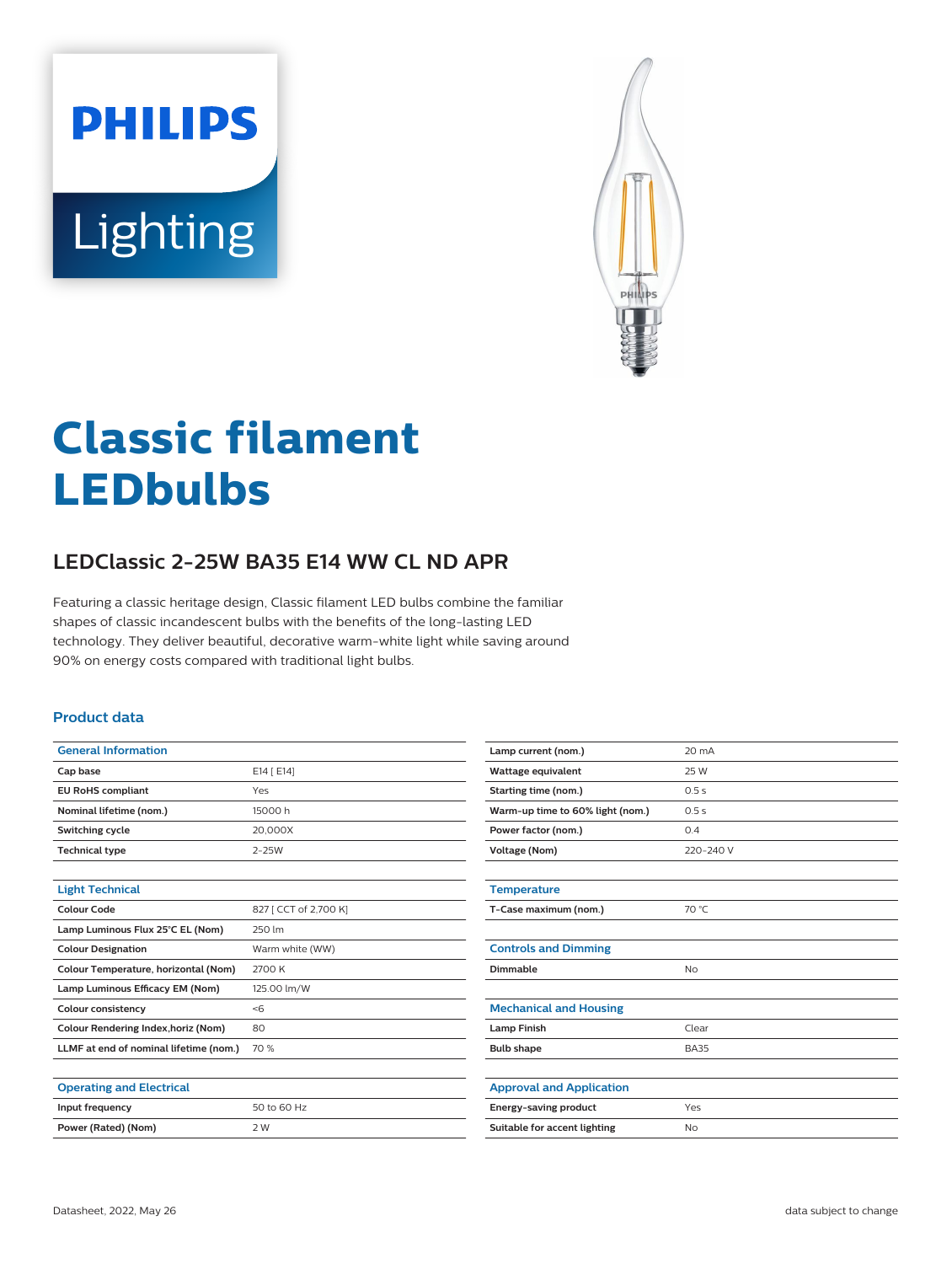## **Classic filament LEDbulbs**

| Energy consumption kWh/1,000 hours | 2 kWh                                  |
|------------------------------------|----------------------------------------|
|                                    |                                        |
| <b>Product Data</b>                |                                        |
| <b>Full product code</b>           | 871869657429400                        |
| Order product name                 | LEDClassic 2-25W BA35 F14 WW CL ND APR |
| EAN/UPC - product                  | 8718696574294                          |
| Order code                         | 929001238408                           |

| SAP numerator – quantity per pack |              |
|-----------------------------------|--------------|
| Numerator - packs per outer box   | 10           |
| <b>SAP</b> material               | 929001238408 |
| SAP net weight (piece)            | 0.014 kg     |
|                                   |              |

#### **Dimensional drawing**

| ► | Product                                |              |
|---|----------------------------------------|--------------|
|   | LEDClassic 2-25W BA35 E14 WW CL ND APR | 35 mm 123 mm |

**LEDClassic 2-25W BA35 E14 WW CL ND APR**

#### **Photometric data**





**Classic LEDCandle ND 2-25W BA35 827 CL**



**LED Lamps,Lightcolour /827 ND CL**

**Classic LEDCandle ND 2-25W BA35 827 CL**